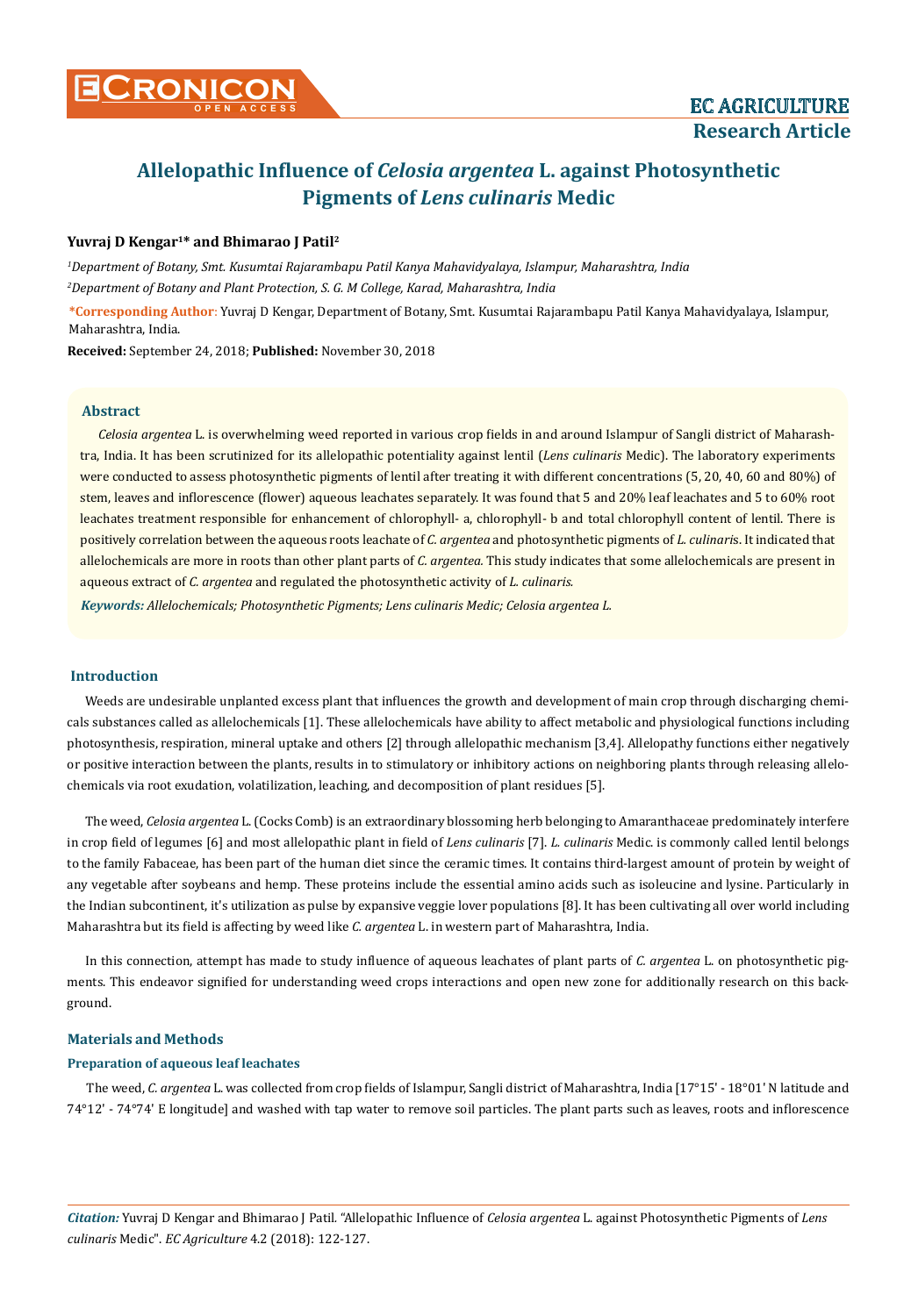123

were separated and shade dried for 10 days. The dried parts were powered with the help of grinder. The stock solution prepared by taking 10g of fine powder of each part and poured in 100ml distilled water as pure extract. From this pure extract, the different (5, 20, 40, 80%) concentrations were prepared for treatments while distilled water used as control (0%). The extract was filtered after 24h through a double layered muslin cloth; the filtrate was used as leachates, for further analysis.

#### **Treatment with aqueous Leachates**

The lentil seed were procured from authorized shop of Shetkari Sahakari Sangh Pvt. Ltd, Kolhapur. Healthy uniform seeds were selected and surface sterilized with 1% sodium hypo-chloride for 10 minutes, then rinsed with distilled water for several times to remove excess of chemical. Then surface sterilized 25 seeds were sown in earthen pots containing soil and manure (4:1) and uniform watered regularly with 10 ml of 20 to 80% concentrations of plant parts of *C. argentea* leachates once daily. The pots were arranged in completely randomized design (CRD) and were maintained at field capacity under uniform open environment. All plants were harvested after 4 weeks of sowing and chlorophylls were estimated by following method of Arnon (1949) [9]. The carotenoids were estimated from the same acetone extract of chlorophylls as per the methods described by Kirk and Allen (1965) [10].

#### **Statistical analysis**

The analysis was carried out in three replicates for all determinations and the mean were calculated. The data were analyzed by oneway analysis of variance (ANOVA). A multiple comparison procedure of the treatment means was performed by Duncan's new multiple range test.

## **Results**

The results of effect of aqueous leachates of inflorescence, leaves and root of *Celosia argentea* on photosynthetic pigments of *L. culinaris* is depicted in table 1. In *Lens culinaris*, chlorophyll-a, chlorophyll-b, total chlorophyll and carotenoids were inhibited after treatment of inflorescence leachates and stimulated after leaf and root leachates of *C. argentea*. The detailed results are elaborately discussed here with.

|                            | <b>Treatment</b> | Chlorophyll-a                | <b>Chlorophyll-b</b>      | <b>Total Chlorophyll</b>     | Chlorophyll-a/b | <b>Carotenoids</b>        |
|----------------------------|------------------|------------------------------|---------------------------|------------------------------|-----------------|---------------------------|
|                            | Control          | $25.20^{\text{d}} \pm 0.021$ | $24.53^d \pm 0.019$       | $49.73^{\text{d}} \pm 0.020$ | 1.02            | $30.83^{\circ} \pm 0.041$ |
| Inflorescence<br>leachates | 5%               | $24.45^{\text{d}} \pm 0.016$ | $23.88^d \pm 0.019$       | $48.33^d \pm 0.018$          | 1.02            | $25.35b \pm 0.028$        |
|                            | 20%              | $21.^{87}b \pm 0.016$        | $21.56^d \pm 0.011$       | $43.43^{\circ} \pm 0.014$    | 1.01            | $24.46^b \pm 0.032$       |
|                            | 40%              | $19.34b \pm 0.030$           | $19.70^{\rm b} \pm 0.027$ | $39.04b \pm 0.028$           | 0.98            | $20.36^a \pm 0.034$       |
|                            | 60%              | $18.76^b \pm 0.018$          | $18.10^b \pm 0.013$       | $36.86^b \pm 0.016$          | 1.03            | $19.48^{\circ} \pm 0.023$ |
|                            | 80%              | $16.88a \pm 0.020$           | $16.28a \pm 0.015$        | $33.16a \pm 0.017$           | 1.03            | $18.87^{\circ} \pm 0.017$ |
| Leaf leachates             | 5%               | $34.76^{\text{d}} \pm 0.032$ | $33.12^d \pm 0.034$       | $67.88^{\text{d}} \pm 0.033$ | 1.04            | $40.42^{\circ} \pm 0.038$ |
|                            | 20%              | $28.48^{\circ} \pm 0.018$    | $27.76c \pm 0.023$        | $56.24c \pm 0.021$           | 1.02            | $37.86^b \pm 0.036$       |
|                            | 40%              | $24.25^{\rm b} \pm 0.020$    | $25.34b \pm 0.022$        | $49.59b \pm 0.021$           | 0.95            | $32.20^{\rm b} \pm 0.028$ |
|                            | 60%              | $22.46^b \pm 0.018$          | $23.78^{\circ} \pm 0.015$ | $46.24b \pm 0.017$           | 0.94            | $26.10^a \pm 0.029$       |
|                            | 80%              | $19.24^a \pm 0.013$          | $18.39^{\circ} \pm 0.015$ | $37.63^{\circ} \pm 0.014$    | 1.04            | $24.38^{\circ} \pm 0.020$ |
| Root leachates             | $5\%$            | $32.96c \pm 0.029$           | $34.24c \pm 0.032$        | $67.20^{\circ} \pm 0.031$    | 0.96            | $39.80^{\circ} \pm 0.023$ |
|                            | 20%              | $30.80^{\circ} \pm 0.028$    | $29.80^{\rm b} \pm 0.027$ | $60.60^{\rm b} \pm 0.027$    | 1.03            | $35.26^{\circ} \pm 0.034$ |
|                            | 40%              | $28.32^b \pm 0.018$          | $28.38^b \pm 0.022$       | $56.70^{\rm b} \pm 0.020$    | 0.99            | $34.74b \pm 0.029$        |
|                            | 60%              | $25.47^{\rm b} \pm 0.020$    | $26.19^{\circ} \pm 0.029$ | $51.66^b \pm 0.024$          | 0.97            | $25.65^{\circ} \pm 0.030$ |
|                            | 80%              | $17.87^{\circ} \pm 0.015$    | $15.16^a \pm 0.021$       | $33.03^a \pm 0.018$          | 1.17            | $23.50^{\circ} \pm 0.028$ |

*Table 1: Effect of aqueous leachates of C. argentea on Photosynthetic pigments of Lens culinaris Medic.*

*\*: Values of Chlorophyll-a, Chlorophyll-b, Total chlorophylls and Carotenoids are expressed in mg.100g-1 fresh weight.* 

*\*: Bottom values are Mean ± SD.*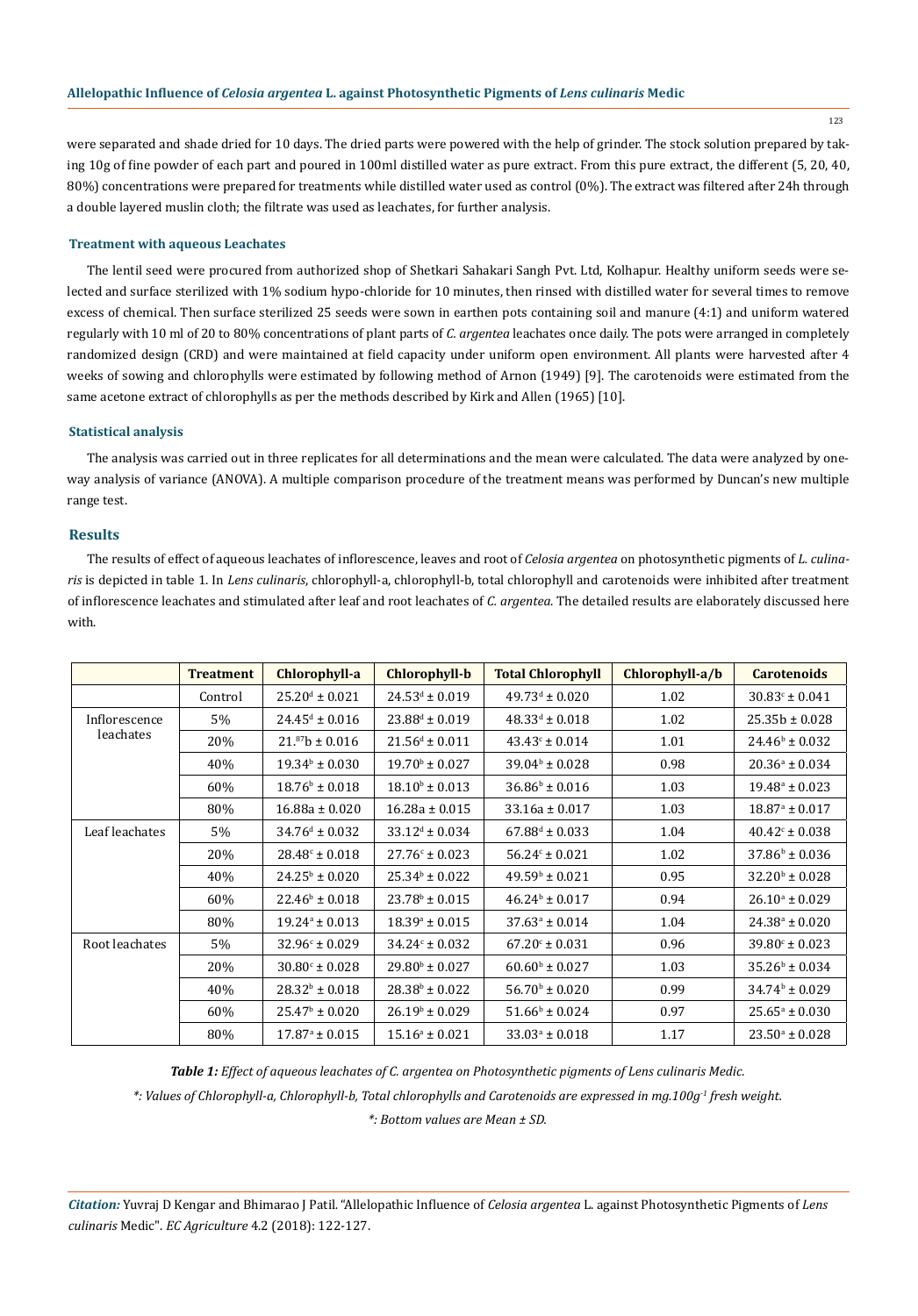**The effect of Inflorescence leachates:** The effect of inflorescence leachates of *Celosia argente*a on Photosynthetic pigments of *L. culinaris* is recorded in table 1 and represented with figure 1 (histogram A). The amount of chlorophyll a, b, total chlorophylls were decreased down with increasing concentrations of inflorescence leachates in *L. culinaris*. The amount of chlorophyll-a were 24.45, 21.87, 19.34, 18.76, 16.88 mg.100g-1, chlorophyll-b were 23.88, 21.56, 19.70, 18.10, 16.28 mg.100g-1; total chlorophylls were 48.33, 43.43, 39.04, 36.86, 33.16 mg.100g-1. The carotenoids were recorded as 25.35, 24.46, 20.36, 19.48 and 18.87 mg.100g-1 after treatment of 5 to 80% inflorescence leachates of *C. argentea.* 



*Figure 1: Effect of aqueous leachates of Inflorescence leachates of C. argentea on Photosynthetic pigments of Lens culinaris Medic.*

**The effect of Leaf leachates:** The effect of leaf leachates of *Celosia argentea* on Photosynthetic pigments of *L. culinaris* is recorded in table 1 and represented with figure 2 (histogram B). The amount of chlorophyll a, b, total chlorophylls were decreased down with increased concentrations of inflorescence in *L. culinaris*. The amount of chlorophyll-a were 34.76, 28.48, 24.25, 22.46, 19.24 mg.100g-1; chlorophyll-b were 33.12, 27.76, 25.34, 23.78 and 18.39 mg.100g<sup>-1</sup>; total chlorophylls were 67.88, 56.24, 49.59, 46.24, 37.63 mg.100g<sup>-1</sup>; carotenoids were recorded as 40.42, 37.86, 32.20, 26.10 and 24.38 mg.100g<sup>-1</sup> after treatment of 5 to 80% inflorescence leachates. The amount of chlorophyll -a were increased after 5 and 20% leaf leachates treatment as compared to control (25.20 mg.100g-1). However, chlorophyll -b were stimulated after 5 to 40% leaf leachates compared to control. The effect of leaf leachates of *C. argentea* on carotenoids were stimulatory on lower doses i.e. 5 to 40% while inhibitory on higher doses i.e. 60 and 80% leaf leachates of *C. argentea.* 

**The effect of Root leachates:** The effect of root leachates of *C. argentea* on Photosynthetic pigments of *L. culinaris* is recorded in table 1 and represented with figure 3 (histogram C). The amount of chlorophyll a, b, total chlorophylls were decreased down with increasing concentrations of inflorescence in *L. culinaris*. The amount of chlorophyll-a were 32.96, 30.80, 28.32, 25.47, 17.87 mg.100g-1; chlorophyllb were 34.24, 29.80, 28.38, 26.19, and 15.16 mg.100g-1; total chlorophylls were 67.20, 60.60, 56.70, 51.66, 33.03 mg.100g-1; carotenoids were recorded as 39.80, 35.26, 34.74, 25.65 and 23.50 mg.100g<sup>1</sup> after treatment of 5 to 80% root leachates. It has been evidenced that amount of chlorophyll-a, chlorophyll-b and carotenoids were stimulated in 5 to 60% root leachates treatment as compared to control. The degree of allelopathic stimulatory effects were shown as inflorescence leachates < leaf leachates < root leachates.

*Citation:* Yuvraj D Kengar and Bhimarao J Patil*.* "Allelopathic Influence of *Celosia argentea* L. against Photosynthetic Pigments of *Lens culinaris* Medic". *EC Agriculture* 4.2 (2018): 122-127.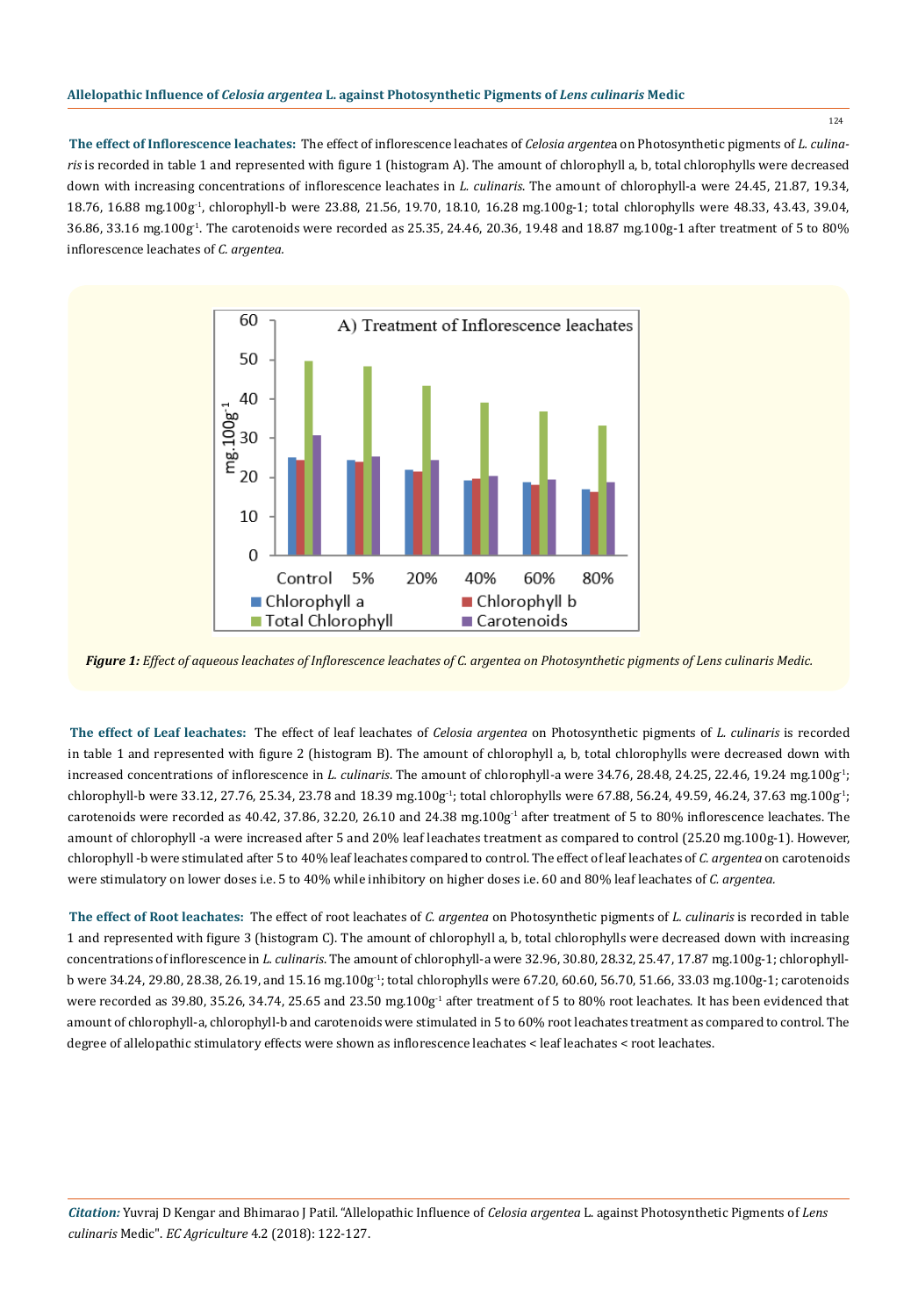

*Figure 2: Effect of aqueous leachates of leaf leachates of C. argentea on Photosynthetic pigments of Lens culinaris Medic.*



*Figure 3: Effect of aqueous leachates of root leachates of C. argentea on Photosynthetic pigments of Lens culinaris Medic.*

## **Discussion**

Photosynthesis is significantly affected by ecological factors such light, temperature, CO<sub>2</sub> concentration, water condition and organisms. Recent studies demonstrated that allelochemicals additionally altogether affected photosynthesis. A decrease in CO<sub>2</sub> assimilation has been broadly seen in many plants after treatment with allelochemicals. It is evident that allelochemicals can conceivably debilitate

*Citation:* Yuvraj D Kengar and Bhimarao J Patil*.* "Allelopathic Influence of *Celosia argentea* L. against Photosynthetic Pigments of *Lens culinaris* Medic". *EC Agriculture* 4.2 (2018): 122-127.

125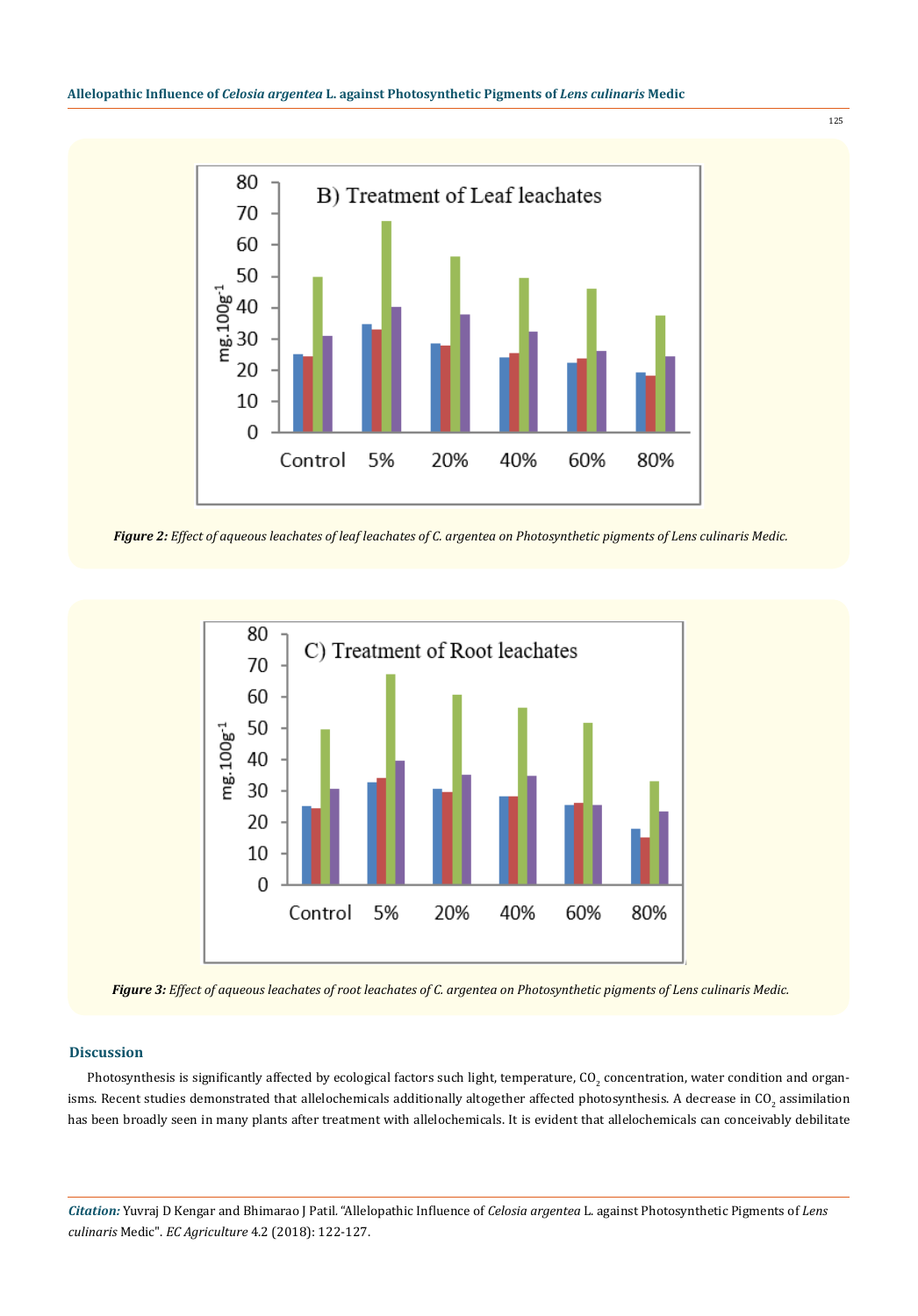the execution of the three fundamental processes of photosynthesis, the stomatal control of CO<sub>2</sub> supply, the thylakoid electron transport (light reactions), and the carbon reduction cycle (dark reaction). The detailed mechanism for the reduced assimilation induced by allelochemicals studied in most of investigations but details remains unclear.

Chlorophylls are important molecule occupied in core component of pigment complexes surrounded the membrane and play a foremost role in photosynthesis [11]. Chlorophyll a and b and carotenoids concentration correlate to the photosynthetic potentiality of a plant and gives physiological status of the plant [12].

Many researchers have experimentally proved that chlorophyll content and ion uptake was reduced significantly by allelochemicals [13]. Reduction in chlorophyll content might be because of the way that allelochemicals either inhibit the synthesis of chlorophyll or breakdown the chlorophyll molecule by acting on the pyloric ring and the phytol chain [14]. However, allelochemicals inhibit rate of photosynthesis by interfering water balance and chlorophyll content which may bring about diminishment in the measure of protein [15]. Peng., *et al.* (2004) also brought up that the allelochemical delivered by obtrusive species influences the photosynthesis and plant development by destroying the chlorophylls [16]. Photosynthetic pigments of pepper seedlings were reduced by allelochemical stress like reduction in chlorophyll a, chlorophyll b, and total chlorophyll [17,18].

Our results depicted that the chlorophyll pigments were increased after treatment of leaf and root leachates but at lower concentrations however the inflorescence leachates inhibitory in actions. This indicated that stimulatory allelochemicals are presents in leaf and root leachates whereas inhibitory allelochemicals may be present in inflorescence leachates of *C. argente*a. The allelochemicals presents in *Celosia argentea* act both stimulatory and inhibitory in action on photosynthetic activity of *L. culinaris.* 

Similar to our results, Natarajan and Elavazhagan (2014) were showed no significant effect on total chlorophyll contents in *Sesamum indicum* after treatment of leaves of *T. portulacastrum* [19]. Dave and Vordzogbe, (2015) also demonstrated decline chlorophyll contain in *Phaseolus vulgaris* on allelopathic effect of the *Azadirachta indica* extract [20].

On Contrast of our results, Benyas., *et al.* (2010) studied no significant alteration chlorophyll contents in *L. culinaris* after influence of *Xanthium strumarium* aqueous extract [4].

#### **Conclusion**

The present study indicated that, the *C. argentea* effects on *L. culinaris*, the senescent leaves and root remnant in crop field of *L. culinaris* is beneficial but immature inflorescence may act deleterious effect. So, it is suggesting that weed management of *C. argentea* should be before flowering and to burry under soil. Therefore, present investigation recommended that, some eco-friendly preventing measures should be taken to minimize the deleterious effects of *C. argentea* at the time of growing crops.

## **Bibliography**

- 1. Batish DR., *et al*[. "Phenolic allelochemicals released by Chenopodium murale affect the growth, nodulation and macromolecule](https://link.springer.com/article/10.1007/s10725-006-9153-z) [content in checkpea and pea".](https://link.springer.com/article/10.1007/s10725-006-9153-z) *Plant Growth Regulation* 51.2 (2007): 119-128.
- 2. Saxena S., *et al*[. "Interference of three weed extracts on uptake of nutrient in three different varieties of paddy through radio tracer](https://www.ncbi.nlm.nih.gov/pubmed/15907065) techniques"*. [Journal of Environmental Biology](https://www.ncbi.nlm.nih.gov/pubmed/15907065)* 25.4 (2004): 387-393.
- 3. [Qasem JR and Foy CL. "Weed allelopathy, its ecological impacts and future prospects".](https://www.researchgate.net/publication/254380149_Weed_Allelopathy_Its_Ecological_Impacts_and_Future_Prospects) *Journal of Crop Production* 4.2 (2001): 43-119.
- 4. Benyas E., *et al*[. "Allelopathic effects of Xanthium strumarium L. shoot aqueous extract on germination, seedling growth and chloro](https://www.rombio.eu/rbl3vol15/2%20Hassanpouradan.pdf)[phyll content of lentil \(Lens culinaris Medic.\)".](https://www.rombio.eu/rbl3vol15/2%20Hassanpouradan.pdf) *Romanian Biotechnological Letters* 15.3 (2010): 5223-228.
- 5. [Inderjit and Duke SO. "Ecophysiological aspects of allelopathy".](https://www.ncbi.nlm.nih.gov/pubmed/12811559) *Planta* 217.4 (2003): 529-539.
- 6. [Inamdar A and Kamble AB. "Allelopathic Effects of the plant Celosia argentea L. on Seed Germination and Seedling Growth of Vigna](http://www.neptjournal.com/upload-images/NL-6-10-(10)B-1268-59-62..pdf) mungo L"*. [Nature Environment and Pollution Technology](http://www.neptjournal.com/upload-images/NL-6-10-(10)B-1268-59-62..pdf)* 8.1 (2009): 59-62.

126